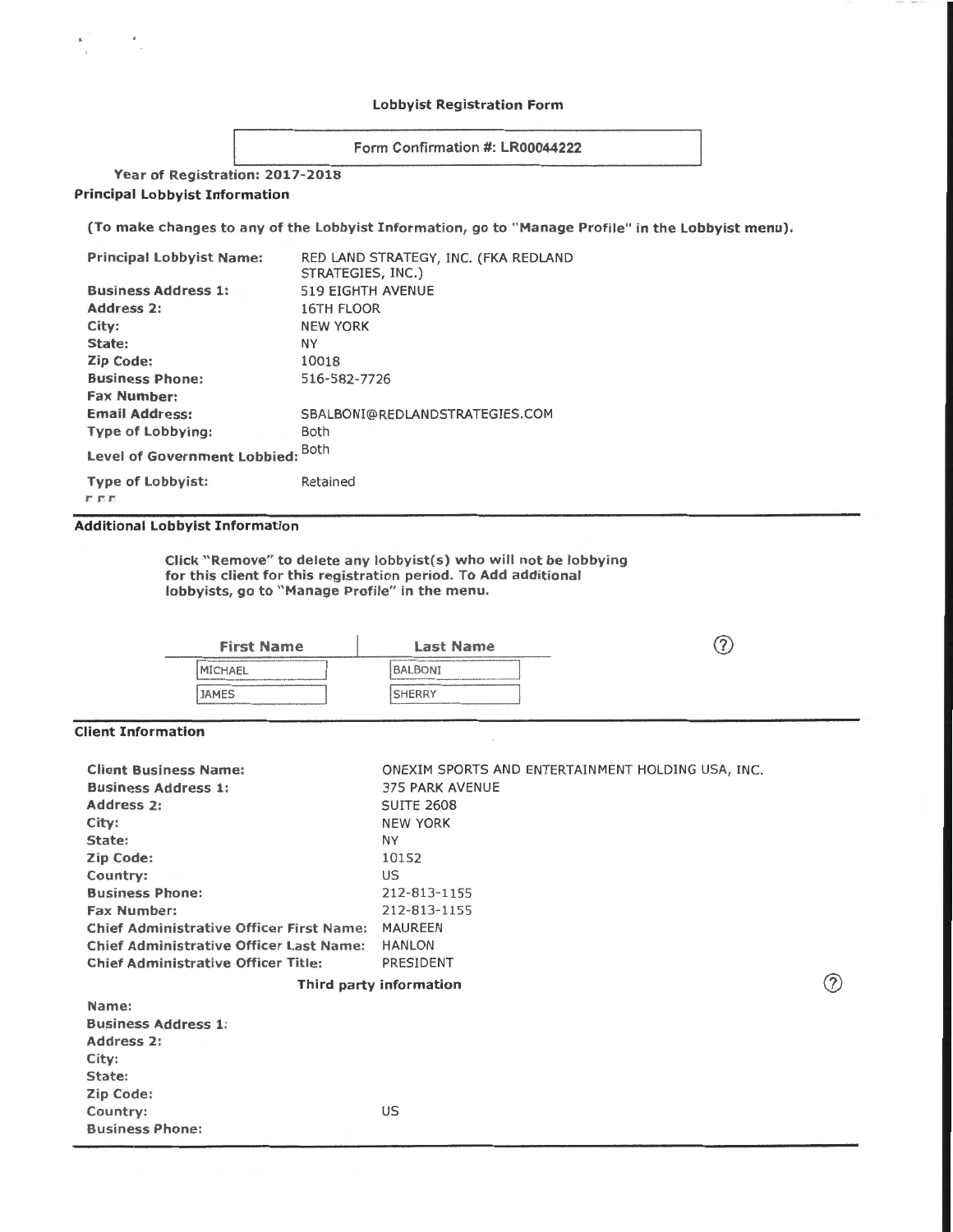### Client Business Nature

Select the category that best describes the nature of the Client's business

| <b>Banking &amp; Financial Services</b>    | $\circ$ Communications                | Education                  |
|--------------------------------------------|---------------------------------------|----------------------------|
| <b>Environment &amp; Natural Resources</b> | Health & Mental Hygiene               | Insurance                  |
| े Labor                                    | $\bigcup$ Law                         | $\bigcirc$ Manufacturing   |
| Marketing & Sales                          | Public Utilities                      | Public, Community Interest |
| Racing & Wagering                          | <b>Real Estate &amp; Construction</b> | State & Local Government   |
| Trade Associations                         | <b>Transportation</b>                 | Travel & Tourism           |
|                                            |                                       |                            |

### Subject

Subjects on which you expect to lobby:

ISSUES RELATED TO THE NASSAU COLISEUM

#### Person

Person, State Agency, Municipality, or Legislative Body you expect to lobby:

NYS LEGISLATURE, NASSAU COUNTY LEGISLATURE, NASSAU COUNTY IDA, TOWN OF HEMPSTEAD

#### Bill

Bill, Rule, Regulation, Rate Number or brief description relative to the introduction or intended introduction of legislation or a resolution on which you lobbied:

No details were entered.

### Title

Title and Identifying # of procurement contracts and documents on which you expect to lobby:

No details were entered.

#### Number or Subject Matter

Number or Subject Matter of Executive Order of Governor/Municipality on which you expect to lobby:

No details were entered.

## Subject Matter

Subject Matter of and Tribes involved in tribal-state compacts, etc on which you expect to lobby:

No details were entered.

#### Contract/ Authorizations

You must either mail in a copy of your signed contract/authorization or upload and attach a

n

scanned copy of the same.  $\langle$ ?

Contract / Authorization Start Date (MM/DD/YYYY): Contract / Authorization End Date (MM/DD/YYYY):

| 7/20/2017  |  |
|------------|--|
| 12/31/2018 |  |

Check here if mailing: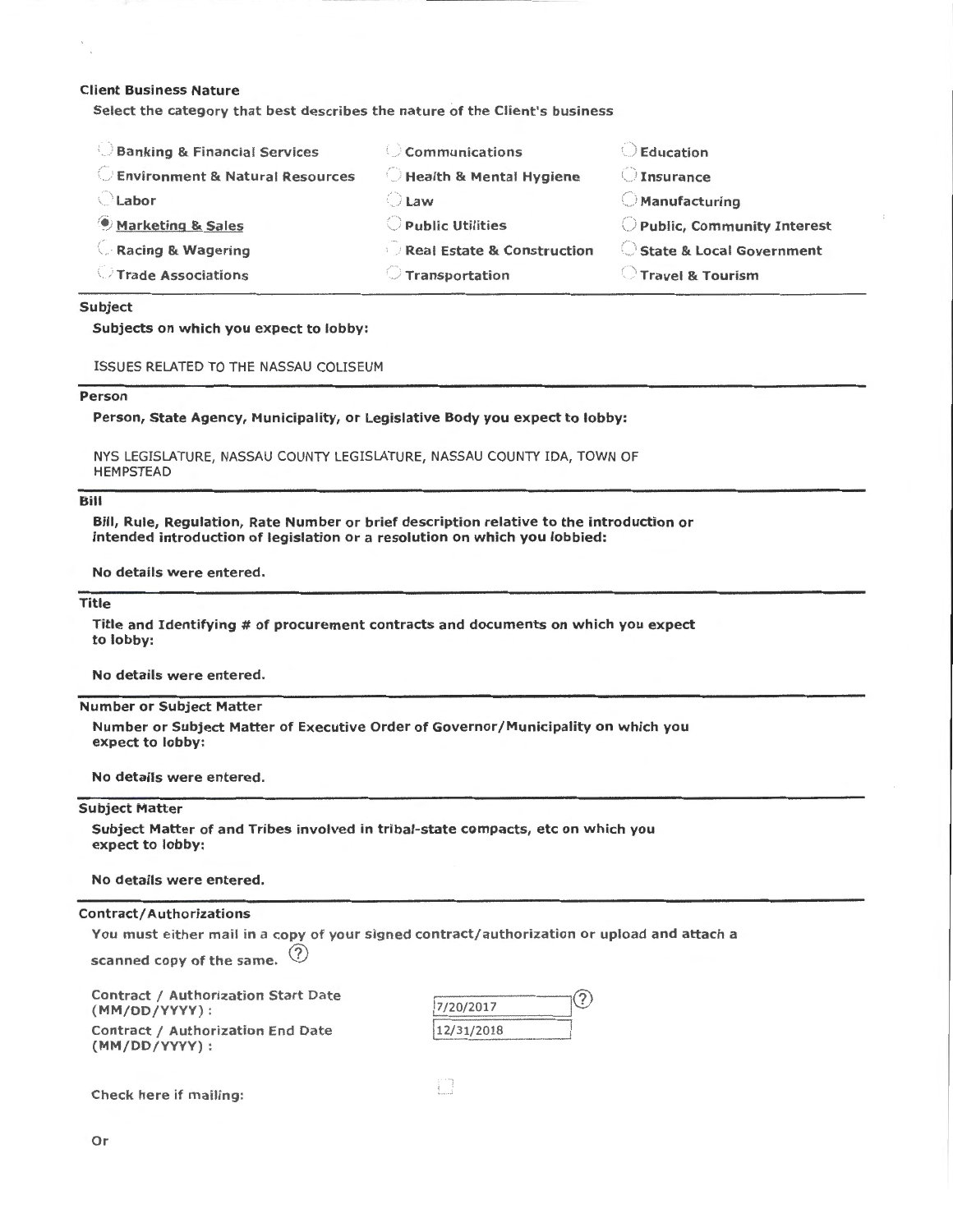Click here to upload signed contract/authorizations:

#### Or

Choose previous uploaded and unassigned contract/authorization(s) below:

### Original Contract FileName L3160 Onexim 20170727000459.pdf Description Onexim Date 7/26/2017 11:24:19 AM If an uploaded contract/authorization does not appear, click here to see updated list of choices: Declaration I declare under penalty of perjury that the information contained in this registration is true, correct and complete to the best of my knowledge and belief. Date : 7/26/2017 First Name: Comments: Fees MICHAEL Please Check one of the following: (?) Amount :200.00 Last Name: BALBONI IMPORTANT: Please choose your payment carefully- Registration fees are

Payment Mode

non-refundable.

• Credit Card Credit Card Authorization Code: 019370

Prior to final submission please verify reporting year you have selected.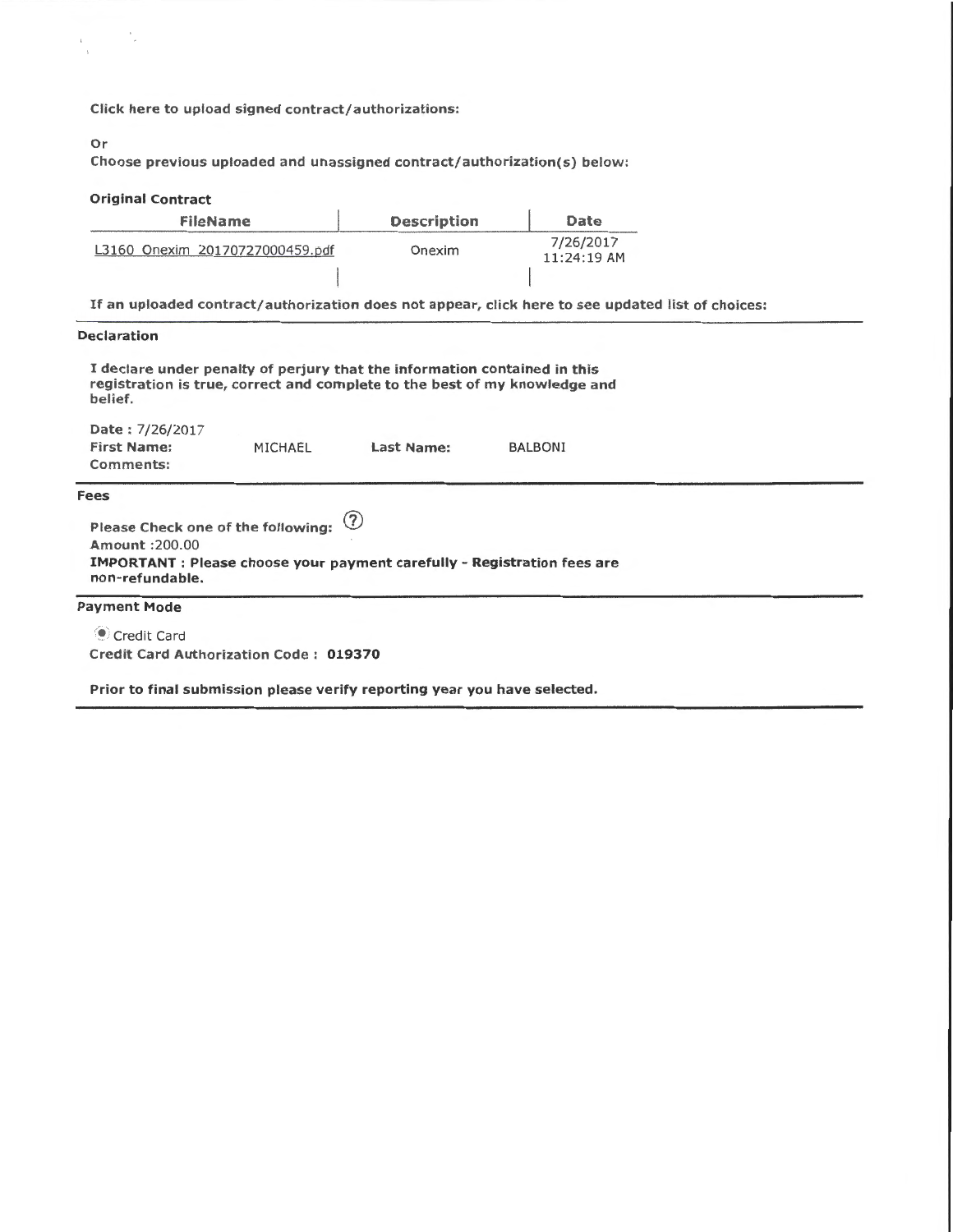

July 20, 2017

Mr. Michael A.L. Balboni President/Managing Director RedLand Strategies 519 Eighth Avenue 16th Floor New York, New York 10018

Re: Government Relations Representation

Dear Mr. Balboni:

This letter serves to confirm that ONEXIM Sports and Entertainment Holding USA, Inc. ("ONEXIM") has authorized Red Land Strategy, Inc. d/b/a Redland Strategies, to lobby in New York State, including within the County of Nassau, on our behalf, and on behalf of any ONEXIM affiliated entity, including Nassau Events Center, LLC effective immediately and shall continue until june 30, 2018, at which time this agreement shall continue on a month-to-month basis, terminable by either party upon 30 days written notice. The fee for these services shall be \$5000.00 per month, plus expenses.

Very truly yours,

Maujeen Nanen

Maureen Hanlon President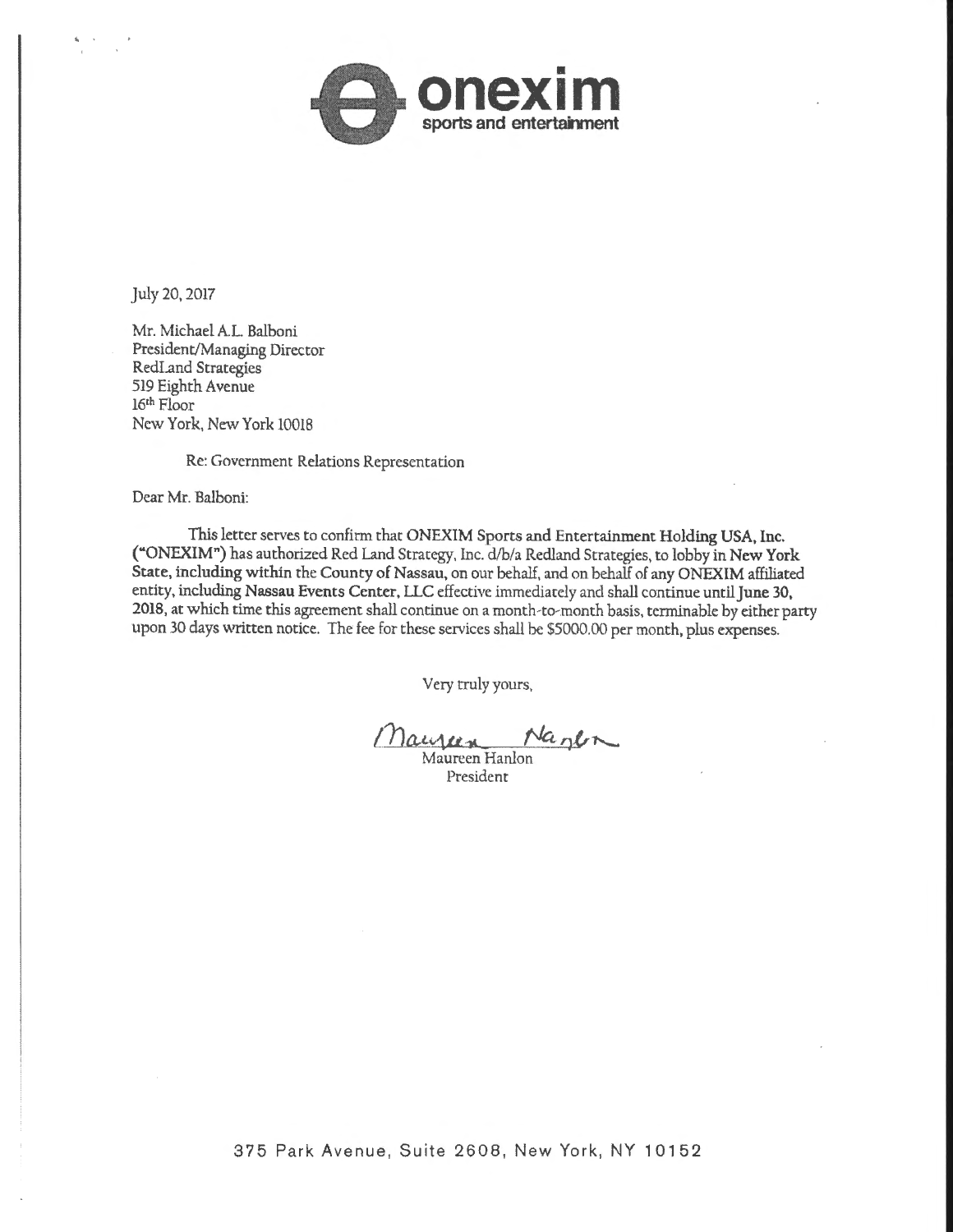

# COUNTY OF NASSAU

## POLITICAL CAMPAIGN CONTRIBUTION DISCLOSURE FORM

1. Has the vendor or any corporate officers of the vendor provided campaign contributions pursuant to the New York State Election Law in (a) the period beginning Aprill, 2016 and ending on the date of this disclosure, or  $(b)$ , beginning April 1, 2018, the period beginning two years prior to the date of this disclosure and ending on the date of this disclosure, to the campaign committees of any of the following Nassau County elected officials or to the campaign committees of any candidates for any of the following Nassau County elected offices: the County Executive, the County Clerk, the Comptroller, the District Attorney, or any County Legislator? If yes, to what campaign committee?

 $N<sub>0</sub>$ 

2. VERIFICATION: This section must be signed by a principal of the consultant, contractor or Vendor authorized as a signatory of the firm for the purpose of executing Contracts.

The undersigned affirms and so swears that he/she has read and understood the foregoing statements and they are, to his/her knowledge, true and accurate.

The undersigned further certifies and affirms that the contribution(s) to the campaign committees identified above were made freely and without duress, threat or anv promise of a governmental benetit or in exchange for any benefit or remuneration.

Dated:  $\frac{7}{11}$ 

| Vendor:                                                 |
|---------------------------------------------------------|
| Signed:                                                 |
| Print Name:                                             |
| cest<br>Fesident & Monog<br>Title:<br>$\lambda_{2}$ No. |
|                                                         |

Rev. 3-2016